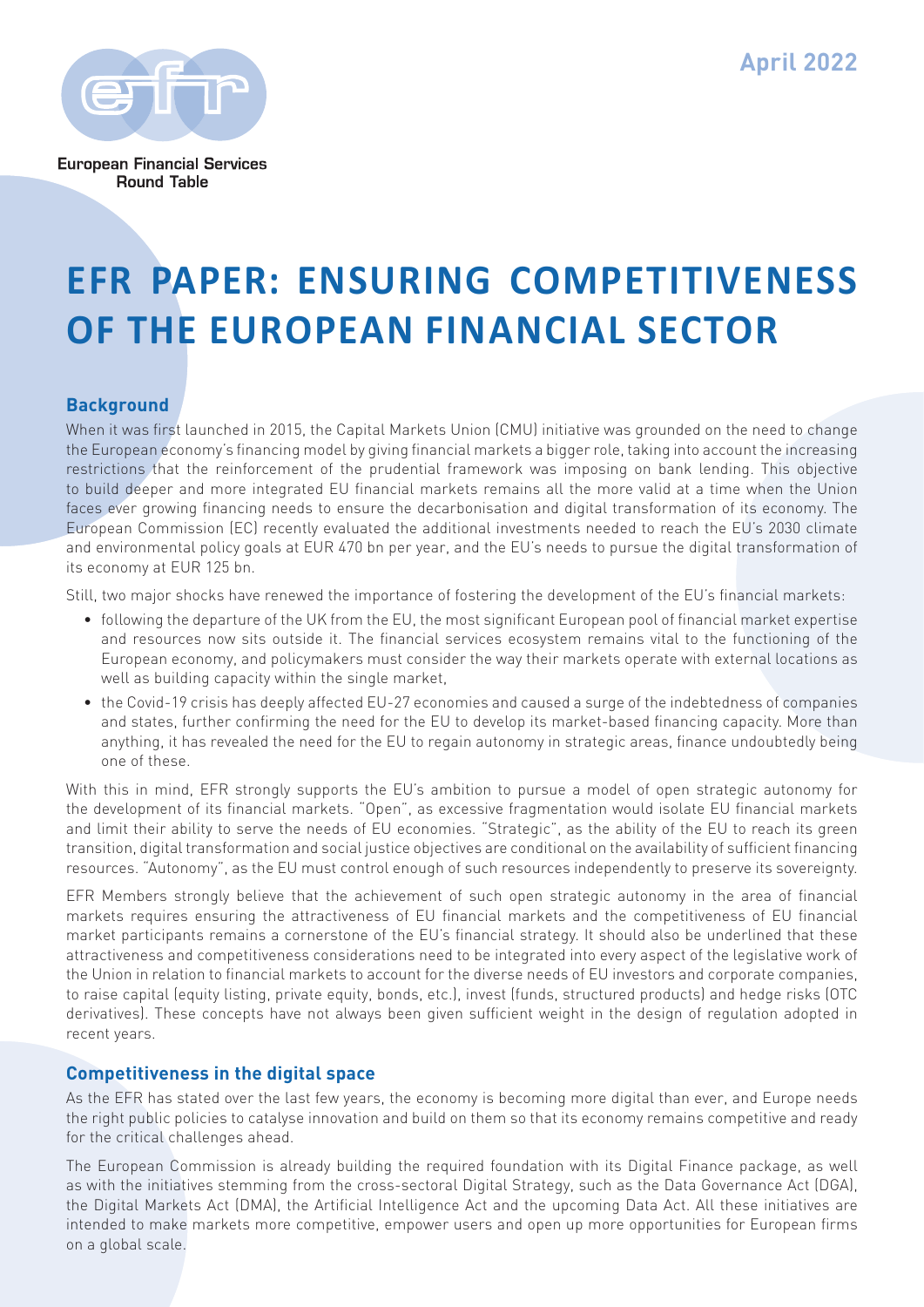In this context, and as fundamental pillars of the economy and key actors in the European strategic autonomy, financial institutions must also be able to digitise themselves and compete fairly in digital markets. Both objectives require a regulatory framework that:

- is consistent at international level: as the EU financial sector is part of a globally interconnected market, this is critical for maintaining financial stability and protecting end users, as well as for addressing gaps in supervision across jurisdictions that could create systemic vulnerabilities.
- ensures fair competition among financial institutions as well as with new players: in particular, we support the EC's work to address the imbalances in the digital economy that arise with the gatekeeper role of the big online platforms.
- reduces the burden for the non-core business of regulated entities: the regulatory framework should consider how to limit the negative implications of prudential consolidation, advancing towards more activity and riskbased regulation – consistently applying the principle of "same activities, same risks, same rules".
- adequately regulate new entrants: including new players in the regulatory and supervisory perimeter is an important step towards enforcing the above-mentioned principle, applying, for example, the same AML / CFT<sup>1</sup> supervision to BigTech and FinTechs that offer financial services or considering a holistic entity-based regulation for non-banks, such as BigTechs, entering financial services.

Going forward, the competitiveness of the financial sector will also significantly depend on being able to:

- fully reap the benefits of valuable data exchanges and flows amongst all actors within a clearly articulated framework. This is already an important part of the EC EU´s strategic digital and data agenda, although they might fall short of the ideal end goal. For that reason, the EC needs to address the challenges ahead by putting an ambitious horizontal framework in place to facilitate cross-sectoral data sharing with specific sectoral addons where needed.
- facilitate the uptake of technologies and digital innovation. The use of cloud or AI and of the different digital infrastructures like payments or Distributed Ledger Technology (DLT) and being at the forefront of initiatives like digital identity are at the core of the evolving business models of financial institutions.
- ensure that crypto-assets don't disturb financial markets. There needs to be clear and consistent rules for crypto-asset services so as to enable banks to be part of the development of these markets and contribute to a level playing field among different players. This would also require a prudential treatment of bank exposures to crypto assets that is proportional to their risks and enables banks which want to be involved to compete in these new markets.

This has to be done in a way that guarantees that the entire digital financial ecosystem is resilient, secure and trustworthy. This applies to all actors in the financial services value chain, including third-party providers that should be equally committed to existing obligations and be supervised. In this regard, the EFR strongly supports the development of a robust EU digital operational resilience framework by the EC and particularly welcomes the initiatives around cyber security (i.e. through the Digital Operational Resilience Act for financial services).

### **EU Competitiveness and sustainable finance**

The development of a robust sustainable finance framework is critical to finance the massive public and private investments<sup>2</sup> needed to re-orient the economy onto a sustainable and competitive pathway. Europe leads other jurisdictions in this effort and the EFR strongly supports EU leadership in the development of internationallydesigned standards. The EFR also welcomes the objectives set by the EC in its Renewed Sustainable Finance Strategy, in particular the enhanced emphasis on better recognising transition financing in the EU Taxonomy and its ambition for international coordination.

The EU Taxonomy is a building block of the EU sustainable finance framework. It provides very detailed, scientific based definitions for sustainable economic activities, protects private investors against greenwashing, and supports companies as they plan their green transition. The Taxonomy, however, is still very much a work in progress and there is a risk, in our view, that the current design of the Taxonomy could be construed as a binary tool, one that market participants may use to steer financing away from non-taxonomy aligned economic activities. However, not-yet green activities constitute most of the economy today and are most in need of financing to enable their transition to carbon neutrality. For this reason, the EFR welcomes the EC's intention to consider options to extend the Taxonomy to recognise transition efforts. Besides, regulations can help, but the transition to a sustainable economy requires much more: green investments and projects are crucial and far from sufficient today.

Anti-Money Laundering / Combating the Financing of Terrorism

<sup>&</sup>lt;sup>2</sup> The EC estimates that Europe will need EUR 470 bn in additional investment annually over this decade to meet its 2030 environmental goals and, globally, a GFMA report has estimated the funding need at USD 100 tn - USD 150 tn over the next three decades to support the decarbonisation of ten sectors representing 75% of global carbon emissions.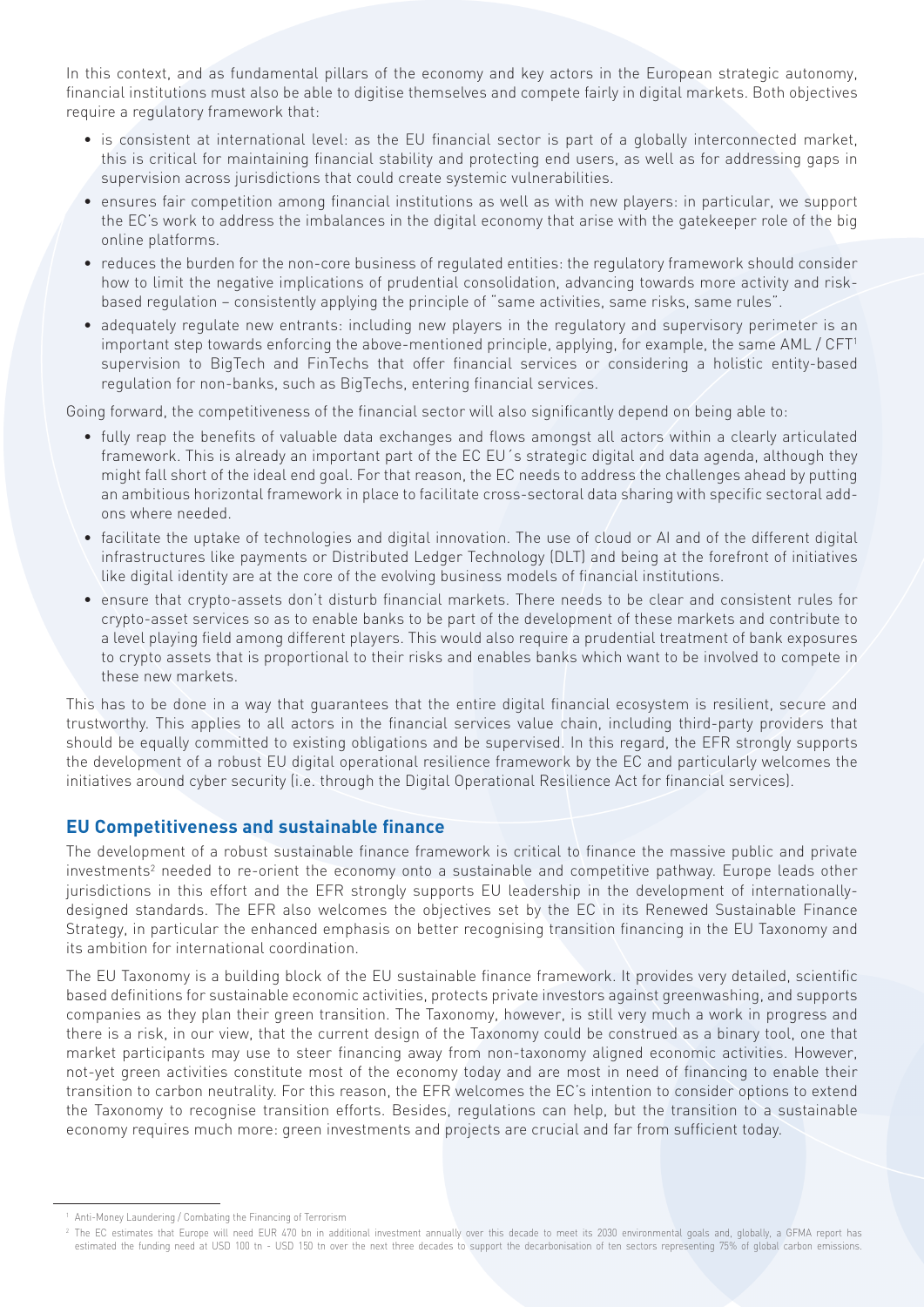As global financial firms, EFR members are keenly aware that achieving global convergence among taxonomies and sustainability reporting standards under development in different jurisdictions will be essential to maintaining Europe's leadership and competitiveness in sustainable finance. Although the EU Taxonomy disclosure requirements have a role in reaching the Paris climate objectives, greater consistency at the global level will be necessary to define what is sustainable across various jurisdictions. While Europe has taken the lead in developing a sustainable finance framework, climate change is a global challenge and financial markets are also global, so it will be essential to achieve common ground and convergence of taxonomies and disclosure regimes at international level in order to enable global capital flows and ensure a level playing field for European companies. We appreciate the EU's leading role at international level and urge the EU to work closely with international authorities and standard setters in defining the sustainable finance framework and thereby encourage global alignment and co-creation of sustainable finance standards to avoid market fragmentation.

## **Unlevel playing field with respect to Solvency II**

Solvency II is globally the most modern and risk-sensitive framework for insurance supervision and has worked well, particularly through the pandemic crisis. However, past crises have shown that the current framework can also bring undue market volatility for the solvency measurement of EU insurers, particularly with respect to longterm insurance business. The framework needs further adaptation to better reflect the economics and specific risks of a long-term business model. Artificial volatility of available capital forces insurers to hold artificially increased levels of capital in order to comply with regulatory capital requirements at all times. Since long-term business is particularly sensitive to artificial volatility, getting it wrong has the potential to reduce the contribution of insurers to long-term financing of a green recovery of the EU.

Any increase in regulatory capital requirements would further raise capital costs for EU headquartered groups, impeding their external growth capacity to compete with non-EU players. This relates both to direct impact from artificial volatility, increasing actual capital requirements, as well as new proposals for potential supervisory intervention before a breach of the SCR. Both effects would result in an ineffective use of available capital and a decline in relative attractiveness of the EU insurance sector for global investors and, as such, may cause difficulties in providing the resources that would help the EU's goals in terms of the capital markets union, green recovery and wellbeing of people in general.

# **Unlevel playing field with respect to European Banks**

One of the key messages of the EFR has always been that internationally operating financial groups based in the EU benefit from global standards that provide added value to their customers through efficiency gains and increased competition as a result of an international level playing field. It is furthermore important that the EU should ensure that measures taken in the EU do not create global competitive disadvantages for the European financial sector.

At the presentation of the Banking Package 2021 on 27 October 2021, both EVP Dombrovskis and Commissioner McGuinness stressed that Europe needs a strong banking sector to keep lending to the economy as we recover from the COVID-19 pandemic and that banks have an essential role to play in the recovery. In the proposals of the Banking package, it is stated that, thanks to the globally adopted rules in the aftermath of the financial crisis, EU banks remained resilient during the COVID-19 crisis, as evidenced by the fact that they continued lending. The proposed reforms aim to complete the post-financial crisis agenda with a view to substantially boosting the competitiveness and sustainability of the EU's banking sector.

The EFR welcomes the aim to boost the competitiveness of the EU banking sector, since the current reality is a different one. The global market share of EU banks has been declining over the years, which is also due to regulatory and policy measures taken by EU institutions. While the financial crisis rightfully prompted structural reform and new regulatory measures, the financial regulation was heavily focused on risk and less so on growth.

The graphs in the Annex show how the competitiveness of European banks has been under stress over the last few years.

They notably illustrate how:

- The "fully phased-in" level of the Basel III framework clearly induces a significant distortion between European and US banks, to the detriment of the former;
- EU banks face continuing pressure on interest margins, as eurozone banks continue to suffer from the negative rates environment. Additionally, EU banks face an increasing competition from US CIBs, that can rely on a deeper, more profitable and more concentrated domestic market;
- The development and current supremacy of US banks in market activities was enabled by the fact that contrary to Europe - the US constitutes a unified legal, regulatory, fiscal and, in some areas, infrastructure framework. Critical US reforms undertaken in the 70s and the 80s have enabled the consolidation of banks and the emergence of champions in the Corporate & Investment Banking (CIB) area;
- In relative terms, US banks have seen their European business grow very quickly.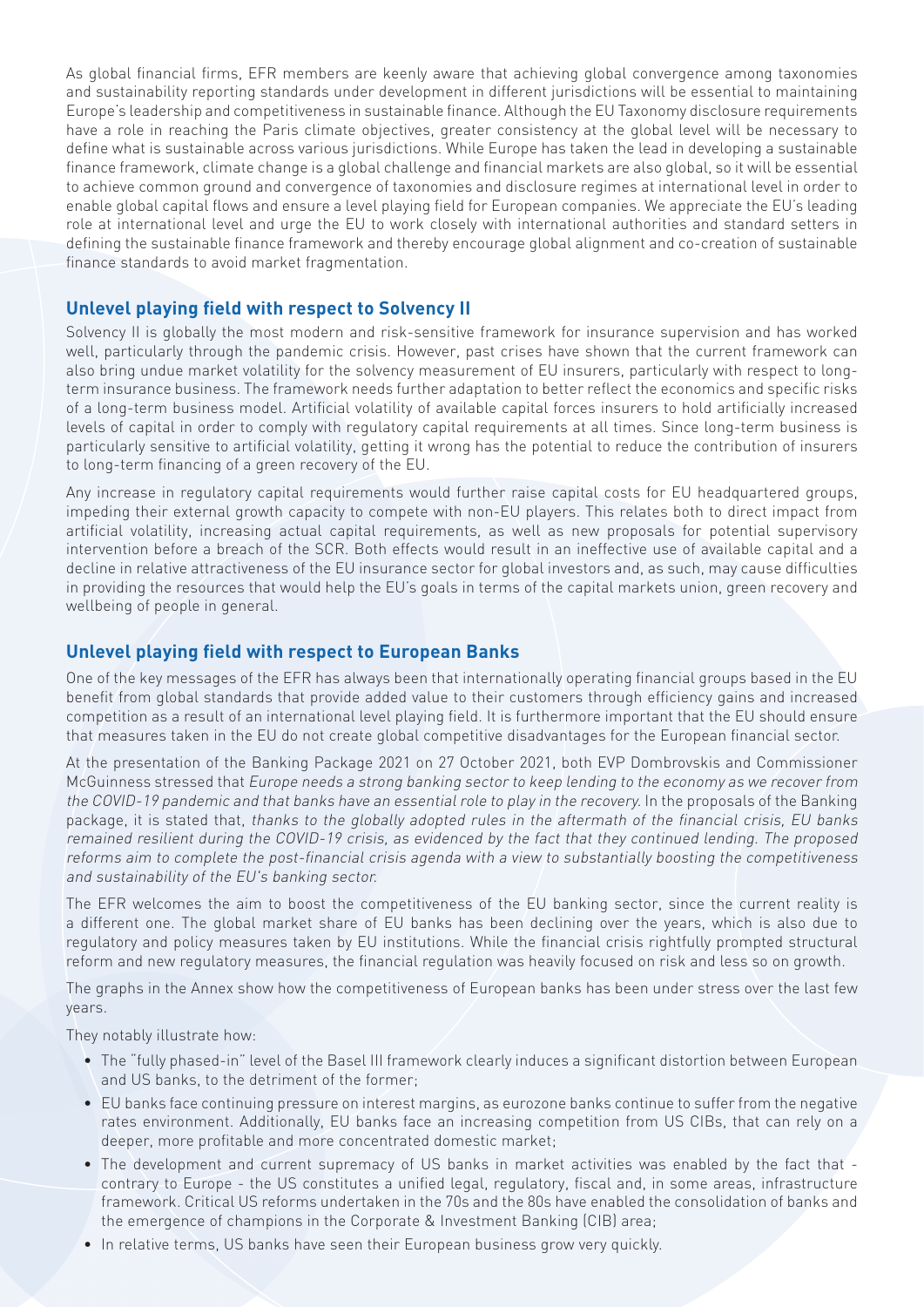#### **EFR recommendations**

- It is crucial that the recent European reform proposals ensure level playing fields (in the implementation of Basel III as well as in the on-going review of Solvency II for instance), foster the deepening of EU financial markets (CMU initiative, securitisation market, etc.) and enable to keep significant European players that need to be enhanced rather than weakened by an excessive regulation and an efficient deployment of the available capital in the markets. In particular, the Solvency II review can support the latter while improving the global competitiveness of European insurers. The Banking Union should also be completed in order to allow banks greater freedom to utilise their capital and liquidity more efficiently and optimise their ability to use their balance sheets to support their customers across EU markets.
- European authorities should effectively take the elements of attractiveness and competitiveness into account in their regulatory and supervisory work. This would for instance imply:
	- ensuring that, for each envisaged evolution of the regulatory framework, the impact on the attractiveness of EU capital markets and on the competitiveness of EU market participants is systematically assessed, alongside the current assessments of the impact on investor protection, financial stability and market integrity. To ensure that competing priorities are managed properly, a Do Not Significantly Harm (DNSH) principle could be applied, by reference to the principle applied for the green transition. It should be recalled that the European Economic and Social Committee proposed such a test in its answer to the CMU action plan.
	- adding the consideration of attractiveness and competitiveness as a secondary statutory objective for selected European authorities (first and foremost the European Supervisory Authorities). It is noted that this approach is currently being proposed in the UK, for the Prudential Regulation Authority (PRA) and the Financial Conduct Authority (FCA), in the consultation on the Regulatory Framework Reform.
- In order to enable the Digital Transformation of the financial services industry, the EU authorities need to ensure that the regulatory framework for EU financial services is consistent at international level, ensures fair competition, reduces the prudential burden for the non-core business of regulated entities and adequately regulates new entrants.
- Additionally, in the wider digital context, the EU should enable its financial sector to reap the benefits of a horizontal data sharing framework and easily take up new technologies and develop digital innovations (AI, cloud, DLT, crypto assets). This should be done through a robust EU digital operational resilience framework (DORA).

The European Financial Services Round Table (EFR) was formed in 2001. The Members of EFR are Chairmen and Chief Executive Officers of international banks or insurers with headquarters in Europe. EFR Members believe that a fully integrated EU financial market, a Single Market with consistent rules and requirements, combined with a strong, stable and competitive European financial services industry will lead to increased choice and better value for all users of financial services across the Member States of the European Union. An open and integrated market reflecting the diversity of banking and insurance business models will support investment and growth, expanding the overall soundness and competitiveness of the European economy.

#### EFR – European Financial Services Round Table (asbl)

Rond Point Schuman 11 | B-1040 Brussels | Belgium | Tel: +32 2 256 75 23 | Fax: +32 2 256 75 70 | www.efr.be Siège social: Avenue Marnix 23 | B-1000 Bruxelles | Belgium | RPM BXL 0861.973.276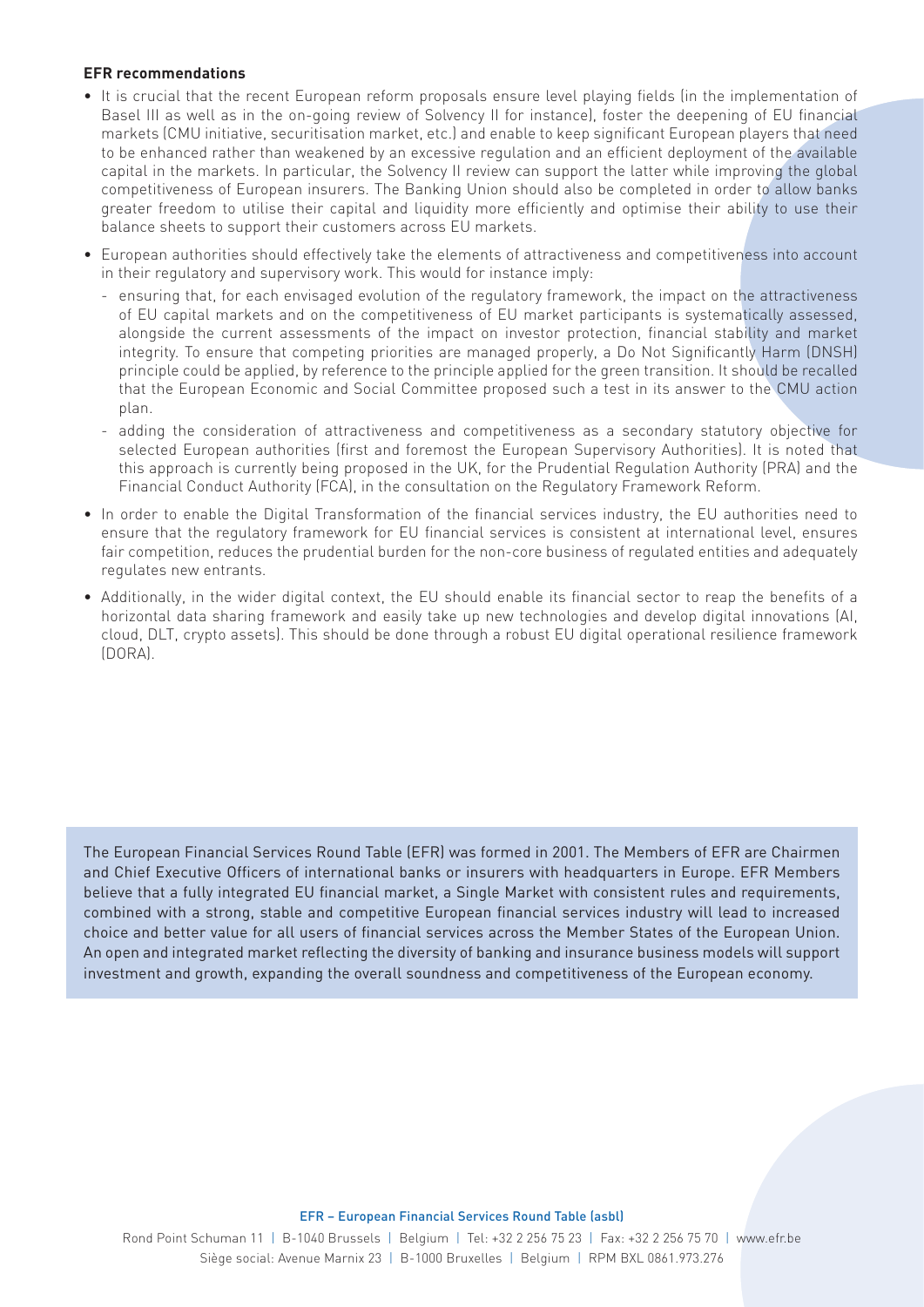# **ANNEX**

#### **1. Basel III** The "fully phased-in" level of the Basel III framework clearly induces a significant distortion between

The "fully phased-in" level of the Basel III framework clearly induces a significant distortion between European and US banks, to the detriment of the former.



It is noticeable that the stronger requirements imposed on European banks are not linked to lower levels of capital It is noticeable that the stronger requirements imposed on European banks are not linked to lower levels of that would need to be corrected (see for instance BCBS Basel III Monitoring Report, December 2020, page 26), but rather to the difference in the structure of balance sheets: compared to US banks, which benefit from a deep (and government-supported) securitisation market. European banks keep large pools of low-risk assets in their balance from a deep (and government-supported) securitisation market. European banks keep large pools of low-risk sheet, which are penalised under the "fully phased-in" Basel rules. It should also be noted that FRTB (Fundamental assets in their balance sheet, which are penalised under the "fully phased-in" Basel rules. It should also be Review of the Trading Book) rules favour more developed capital markets, and hence thwart the ambition to develop<br>... the market activities of European banks.

# **2. Revenues & market share** 2. Revenues & market share

European banking profits have been under significant and increasing pressure since the global financial crisis. Negative interest rates and muted lending demand have a material impact on the Net Interest Income of European European banking profits have been under significant and increasing pressure since the global financial crisis. banks. EU banks face continuing pressure on interest margins, as eurozone banks continue to suffer from the negative rates environment. TLTRO and Tiering provide some relief but do only offset the negative consequences of the low and negative rate environment to a limited extent. Additionally, EU banks face an increasing competition<br>. from US CIBs, that can rely on a deeper and more concentrated domestic market. In that context, the weighted  $\overline{C}$ average RoE of European banks over the last decade did not surpass the 5% hurdle. The graphs below show how increasing competition from US CIBs, that can rely on a deeper and more concentrated domestic market. In the EU banking sector falls behind on aggregate compared to US peers.



Furthermore, with regard to revenues and market shares, it is important to understand the conditions that have enabled the development and current supremacy of US banks in market activities. Contrary to Europe, the US constitutes a unified legal, regulatory, fiscal and, in some areas, infrastructure framework. Critical US reforms undertaken in the 70s and the 80s have enabled the consolidation of banks and the emergence of champions in the Corporate & Investment Banking (CIB) area, that was also supported by a strong public involvement in selected domains (securitisation and lending to SMEs), the depth of the securitisation market and the consistency of the pension funds ecosystem.